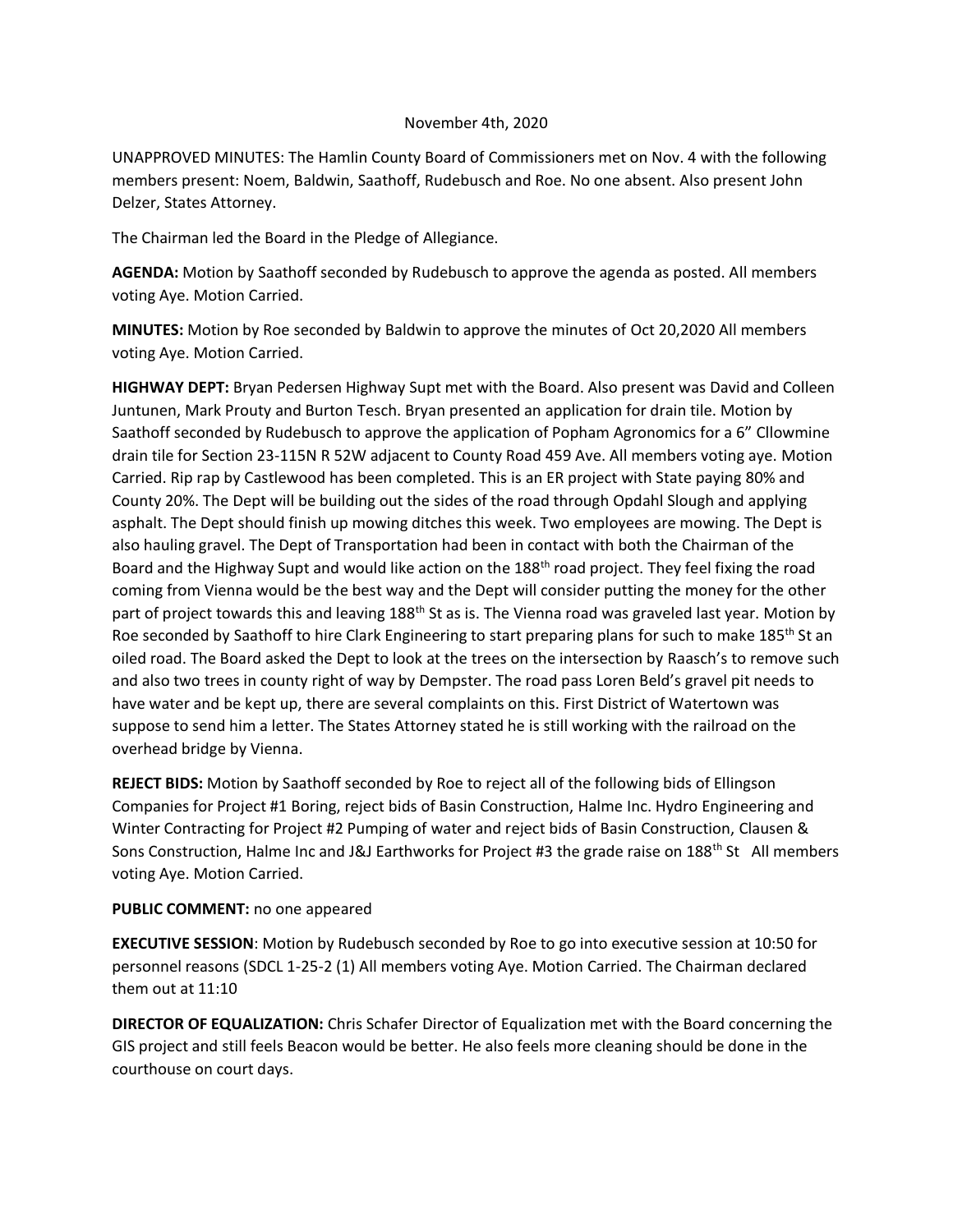**AUTO SUPPLEMENT:** Motion by Rudebusch seconded by Saathoff to make an automatic supplement to the Sheriffs Budget (101-211-411) from a Highway Safety Grant reimbursement of 1196.60 and to the revenue side (101-331.95)All members voting Aye. Motion Carried.

**PLATS:** Motion by Baldwin seconded by Saathoff to approve the following plats of Lot 2A of Nefzger Second Addition in the NW Quarter of Section 16, T113N, R52W of the 5<sup>th</sup> PM Hamlin County and Plat of Lot 17A Nitteberg Beach being a replat of Lots 17 and 18 of Lots 16 to 30,Nitteberg Beach Lot 4 Section 20,T113N,R52W of the 5<sup>th</sup> PM Hamlin County . All members voting Aye. Motion Carried.

**CONTRACT LAW FOR HAYTI TOWN:** Hayti Town Board had signed and forwarded the shared policing agreement with Hamlin County through Dec. 31,2020 at the rate of 30.00 each call. All members voting Aye. Motion Carried.

**CANVASS GENERAL ELECTION:** The Board canvassed the poll books to agree with the tabulator count for each precinct.

**FUEL QUOTES:** Oct 22 in Hayti 1000 gallons of #1 Diesel Hamlin County Farmers Coop 1.79 Farmers Union 1.80 Oct 28 in Bryant 50/50 Diesel Hamlin Co Farmers Coop 1.70 Farmers Union 1.65 All quotes do not contain certain taxes.

**COVID:** The Board asked David Schaefer Emergency & Disaster Mgr. questions concerning updates of COVID

## **CLAIMS PAID:**

COMMISSIONERS: Jay Baldwin mileage 5.46 Dakotan publishing 75.64 Hamlin County Publishing 428.66 Leland Roe mileage 16.80 Douglas Noem mileage 25.20 Randall Rudebusch mileage 34.86 Larry Saathoff mileage 23.52 Total gross salaries for complete dept 4975.00 benefits 1222.99 Total Commissioners expense 6808.13

ELECTION: Election place rentals 175.00 Election Board workers total 2932.35 Election Board workers mileage 80.64 Dakotan publishing 1163.26 Election Systems contract 4607.50 supp 75.60 Hamlin County Publishing 3026.52 Jutting Grocery supp 5.99 Total Election expense 12,066.86

AUDITOR: ITC phone 51.01 PMB state access 14.92 Total gross salaries for complete dept 4386.58 benefits 335.57 Total Auditors expense 4788.08

TREASURER: Connecting Point computer repairs 80.00 Dakota Data Shred rental 16.00 ITC phone 97.41 PMB state access 14.92 total gross salaries for complete dept 9132.40 benefits 2658.66 Total Treasurers expense 11,999.39

POSTAGE: Quadient postage 3610.59

STATES ATTORNEY: Delzer Law Secretary 750.00 ITC phone 86.01 Total gross salaries for complete dept 5150.20 benefits 1524.30 Total States Attorney expense 7510.51

COURT APPOINTED ATTORNEY: Bratland Law 407.40 Lisa Carrico 1907.80 Ronald Frauenshuh 1581.69 Total court appointed attorney 4896.89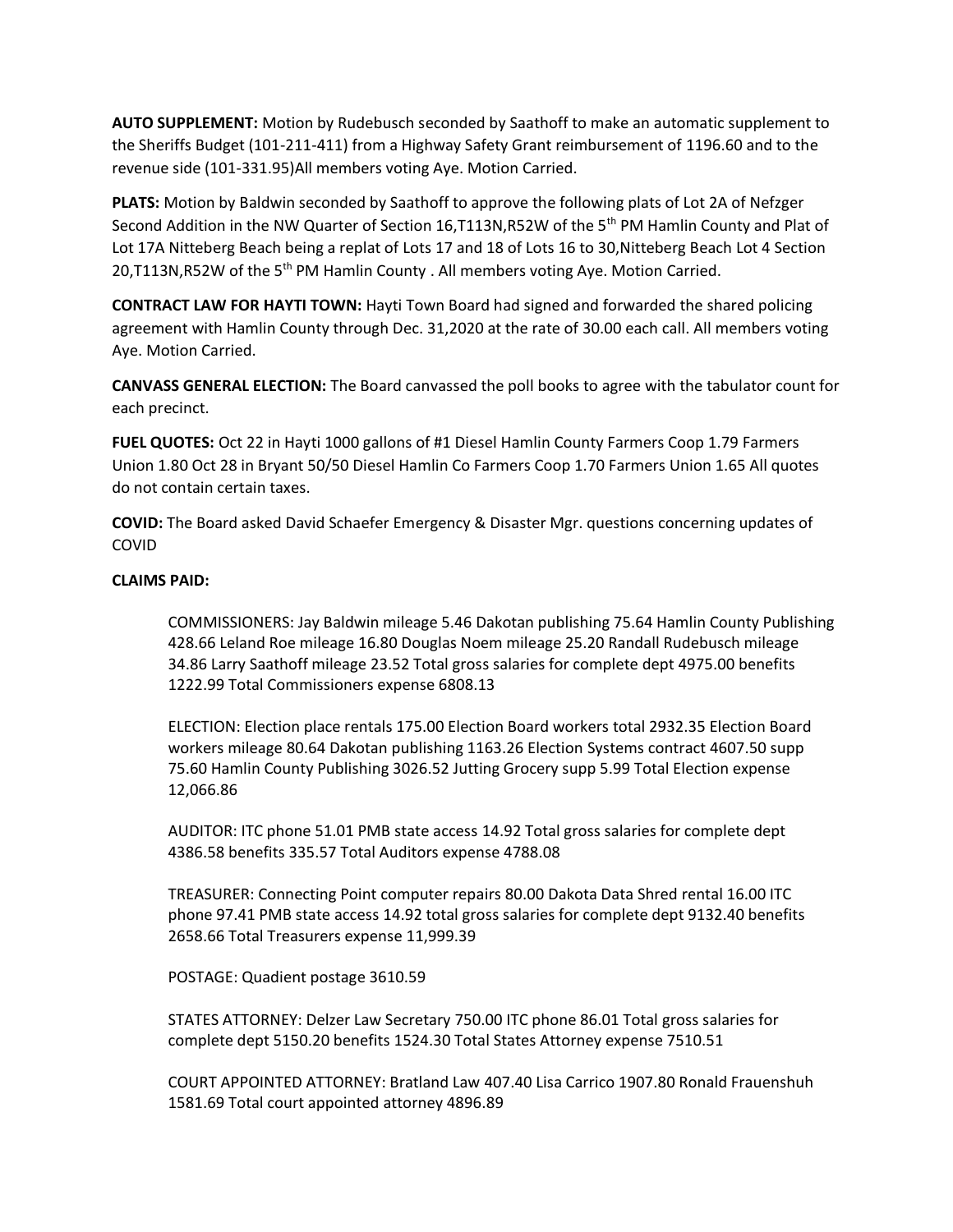COURTHOUSE MAINT: Culligan water 72.25 Hayti Town water & sewer 47.50 Hillyard supp 182.51 ITC internet 53.09 Jutting Grocery supp 12.36 Menards supp 19.27 Star Laundry floor mats 180.95 Trane furance repair 3723.36 Trugreen supp 48.00 Wal Mart supp 121.68 Northwestern Energy heat 135.46 Total gross salaries for complete dept 3309.30 benefits 1378.07 Total Courthouse Maint expense 9283.80

DIRECTOR OF EQUALIZATION: APEX Software software 645.00 ITC phone 138.17 Office Peeps supp 206.33 Palos Garage repairs 135.66 Total gross salaries for complete dept 7115.00 benefits 2225.24 Total Director of Equalization expense 10,466.40

REGISTER OF DEEDS: ITC phone 56.26 Microfilm Imaging rental 347.00 PMB state access 14.95 Total gross salaries for complete dept 5408.95 benefits 738.32 Total Register of Deeds expense 6565.48

VETERANS SERVICE: Office Peeps supp 39.56 Total gross salaries for complete dept 950.00 benefits 249.12 total Veterans Service expense 1238.68

ANIMAL BOUNTY: Gopher bounty Brantford Township 26.00 Estelline Township 158.00 Hayti Township 214.00 Opdahl Township 116.00 Oxford Township 340.00 Total animal bounty expense 854.00

SHERIFF: Upstate Wholesale equipment 2225.00 Estelline Community Oil gas 1881.99 Farmers Union gas 88.44 ITC phone 213.39 SD DOT gas 120.10 Streichers supp 169.99 W.W. Tire repairs 628.04 Visa equipment 2635.57 Total gross salaries for complete dept 24,798.57 benefits 7205.45 Total Sheriffs expense 39,966.54

JAIL: Prairie Lakes blood tests 255.00

NURSE: Total gross salaries for complete dept 2907.50 benefits 1020.01

LIEAP: ITC phone 53.46

RECREATION: Castlewood Building Castlewood Recreation 400.00 Redlinger Brothers Hazel Recreation 500.00

EXTENSION: Diane Anderson Achievement Day help 132.00 ITC phone 98.91 Office Peeps 126.84 total gross salaries for complete dept 2982.50 benefits 1030.70 Total Extension expense 4370.95

WEED: Connecting Point computer repairs 75.00 H-D Electric Util 97.06 ITC phone 93.91 Visa supp 96.78 Total gross salaries for complete dept 3852.00 benefits 1112.91 Total Weed expense 5327.66

ZONING: Dakotan publishing 230.58 Robbie Fedt mileage 10.92 Hamlin County Publishing 403.74 ITC phone 53.01 Richard Wiarda mileage 7.56 Scott Popham mileage 6.72 Zoning Board Per Diem 600.00 benefits 45.90 Total Zoning expense 1358.43